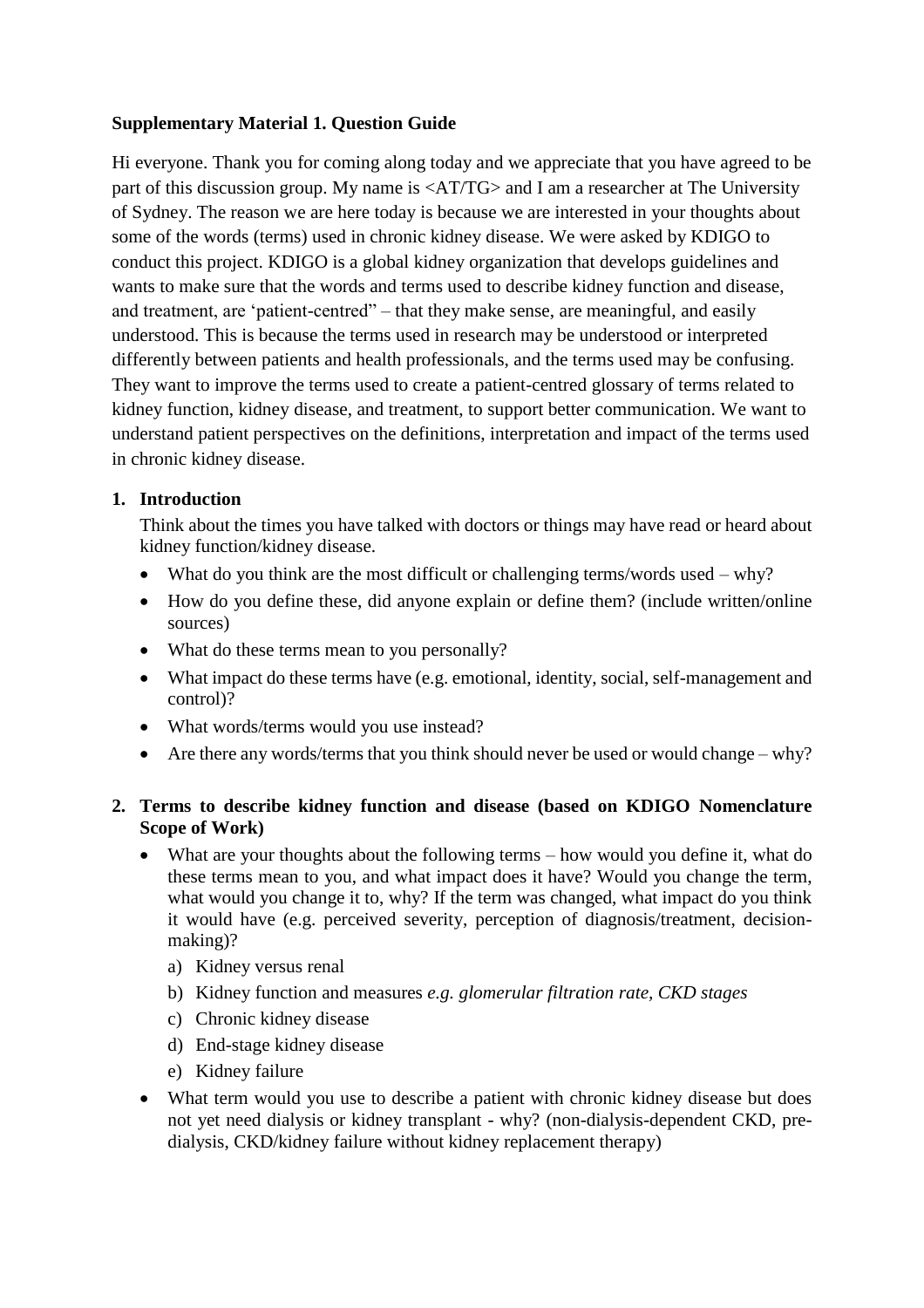## **3. Symptoms to characterize kidney failure**

- Did the symptoms (and severity) shape your decisions about treatment how/why? Did you consider these in the context of other things that influence your decisions?
- Should we use terms relating to symptoms to try and describe the severity of kidney failure, and to classify kidney failure in a consistent and meaningful way – why/how?